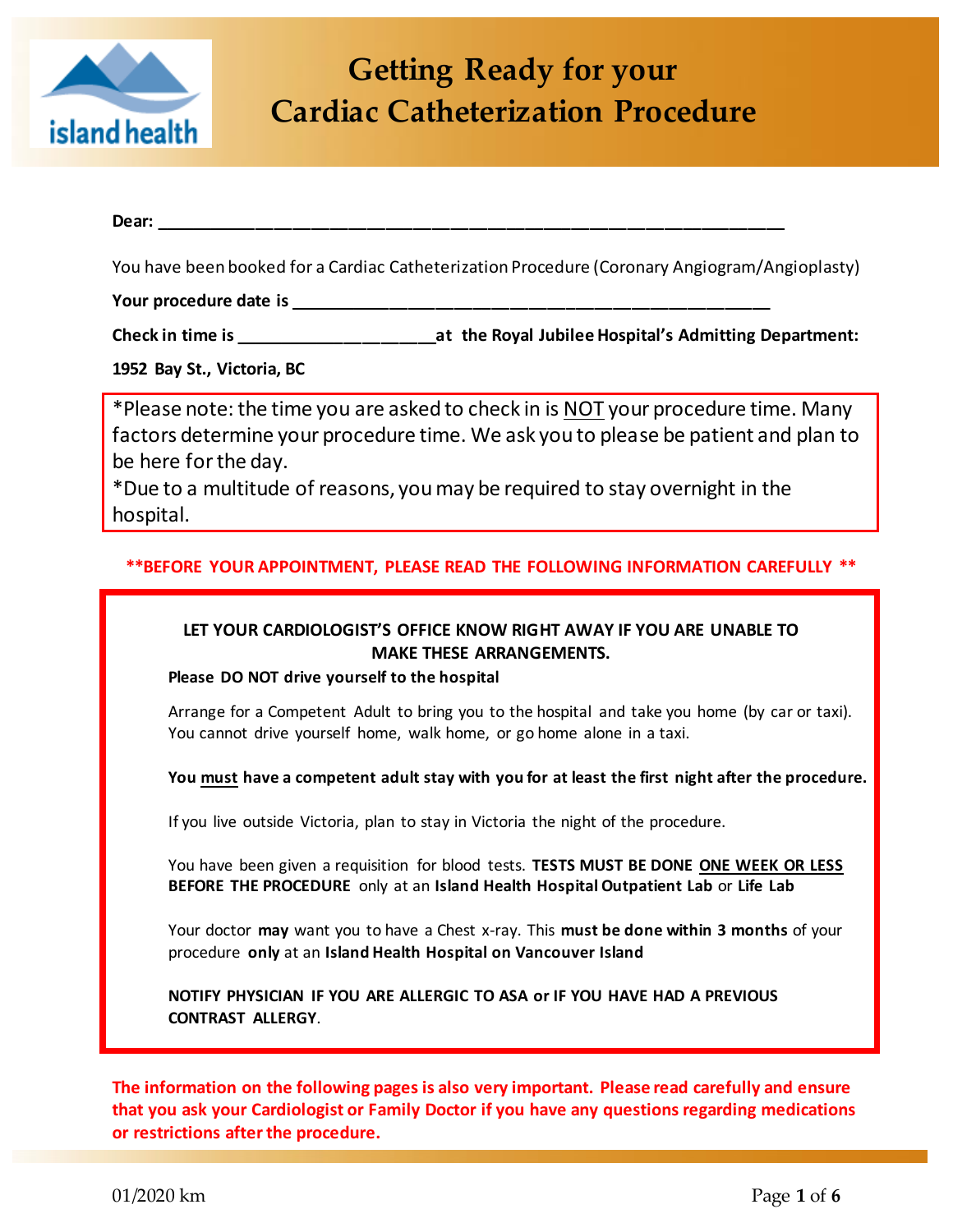## **If you have Diabetes**

#### **If you have Diabetes:**

- **If you take Insulin,** please eat a light breakfast the morning of your procedure. You may need to adjust your insulin dose check with your Doctor.
- **DO NOT** take **Metformin the day of your procedure** and for **48 hours after your procedure or as advised by your Doctor.**

**If you wear a Freestyle Libre monitoring device,** please note this cannot go in to the x-ray. Please time your device swap accordingly so as not to cost you extra money for discard**.**

## **If you are on Blood Thinners**

#### **If you are on Warfarin (Coumadin)**

 Please **stop this \_\_\_\_\_\_\_full days before** the procedure. You will be advised when to restart this medication prior to discharge from hospital.

**If you are on an Anticoagulant** – e.g. Apixaban (Eliquis), Rivaroxaban (Xarelto), Dabigatran (Pradaxa), or Edoxaban (Lixiana)

• Please **stop this full days before** procedure. You will be advised when to restart this medication prior to discharge from hospital.

#### **Pre-procedure Medications**

Please take **ASA 81mg on the morning of your procedure.** 

**NOTIFY PHYSICIAN IF YOU ARE ALLERGIC TO ASA**.

\***If you are not taking ASA regularly, please take 160mg the day before your procedure\***

Your Doctor may give you a prescription for a **loading dose** of an **Antiplatelet agent.** 

**Clopidrogrel (Plavix) 75mg x 4 tablets (taken at once) OR 300mg x 1 tablet**. **PLAVIX IS TO BE TAKEN WITH DINNER THE NIGHT BEFORE THE PROCEDURE (IF you are currently taking Plavix, please continue with your current dose)**

Your Doctor may give you an Antiplatelet prescription other than Plavix, such as **Ticagrelor (Brilinta)**.

 Take your regular morning medications with a sip of water. If these medications need to be taken with food, do not take them until after the procedure.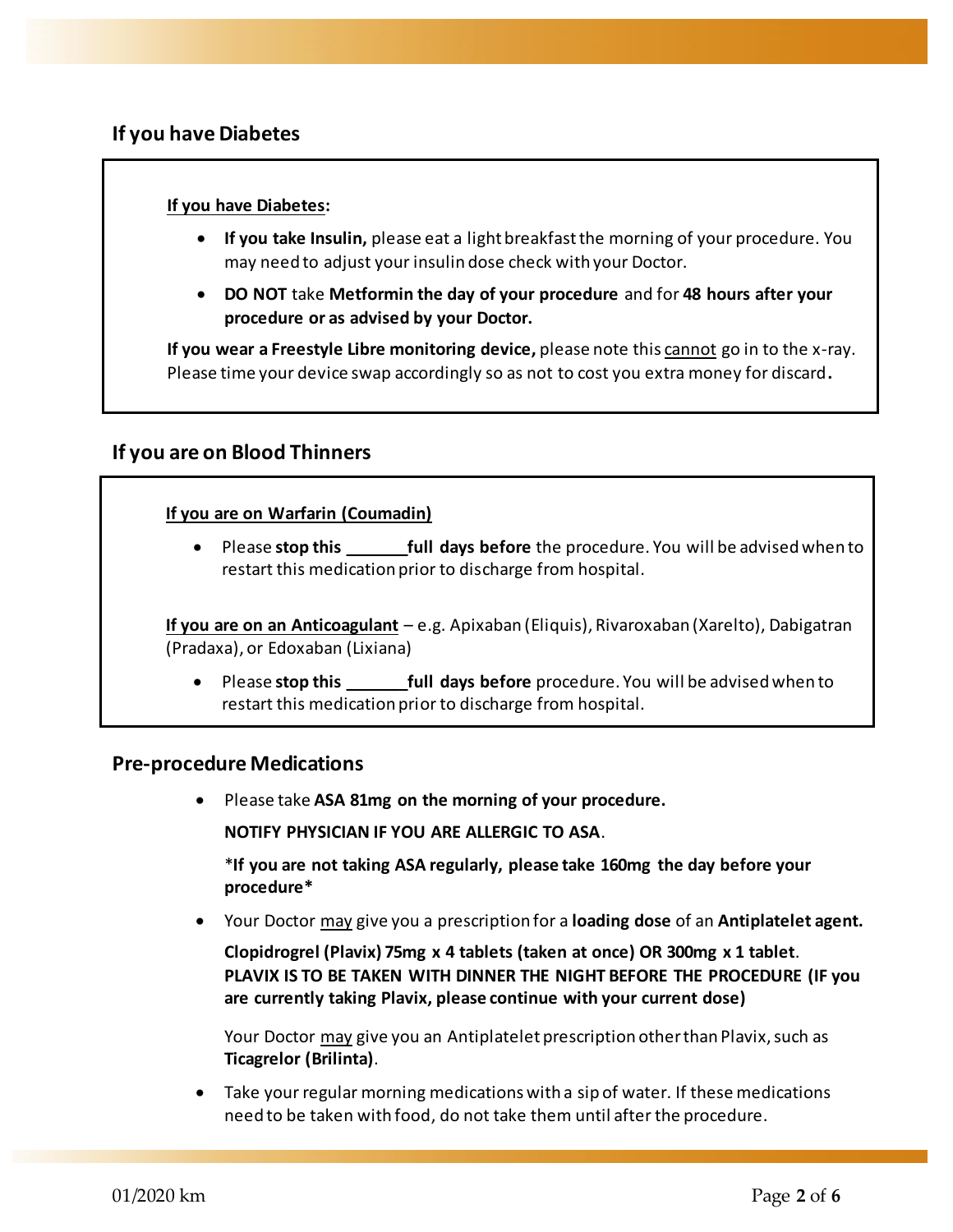## **Before admission to hospital**

#### **DRIVING RESTRICTIONS:**

- $\circ$  You CANNOT drive for 24 to 48 hours due to the puncture in your artery for the procedure, unless otherwise noted by your Doctor.
- o **ARRANGE FOR A COMPETENT PERSON TO BRING YOU TO THE HOSPITAL AND TAKE YOU HOME (BY CAR OR TAXI). YOU CANNOT DRIVE YOURSELF HOME, WALK HOME, OR GO HOME ALONE IN A TAXI.**
- $\circ$  Arrange for a competent person to stay with you for at least the first night after the procedure. **LET YOUR CARDIOLOGIST'S OFFICE KNOW RIGHT AWAY IF YOU ARE UNABLE TO MAKE THESE ARRANGEMENTS.**

#### **WORK RESTRICTIONS:**

- $\circ$  Depending on your test results and the procedures performed, you may not be able to return to work until directed by the Cardiologist performing your procedure.
	- $\circ$  If you require medical leave forms to be completed, please bring these with you to the hospital on the day of your procedure

### **How do I get to the Hospital?**

- From Up Island, head **South** on the Trans-Canada HWY/BC1, Turn **Left** onto Tolmie Avenue, Turn **Right** onto Blanshard Street/Patricia Bay HWY, and Turn **Left** onto Bay Street. The Hospital will be at the end of Bay Street.
- From the Patricia Bay HWY head **South** and turn **Left** on to Bay Street. The Hospital will be at the end of Bay Street.
- **PARKING:** is at a minimum. There is a parkade located on your left upon driving into the hospital grounds. If you arrive before 0700 there should be no problem.
- Wheels for Wellness
	- $\circ$  Is a 'by donation' program, which provides transportation to any non-emergency medical appointments more than 60km away from your home i.e. from Up Island to Victoria. Return trips are available.
	- o 24-hour advanced booking required 250-338-0196

## **What to bring to hospital?**

- BC Care Card or ID
- A translator if you do not understand English
- **All of your medications in their original containers.** You may need to take some of your own medications while in hospital, please bring enough for a week.
- **CPAP machine if you have sleep apnea.** There is a chance you may require your machine during recovery.
- Glasses or contact lenses, hearing aids, and dentures with storage cases labeled with your name.
- It is OK to bring your cell phone, iPad or book. \*\*Please note there is now Wi-Fi within the hospital\*\*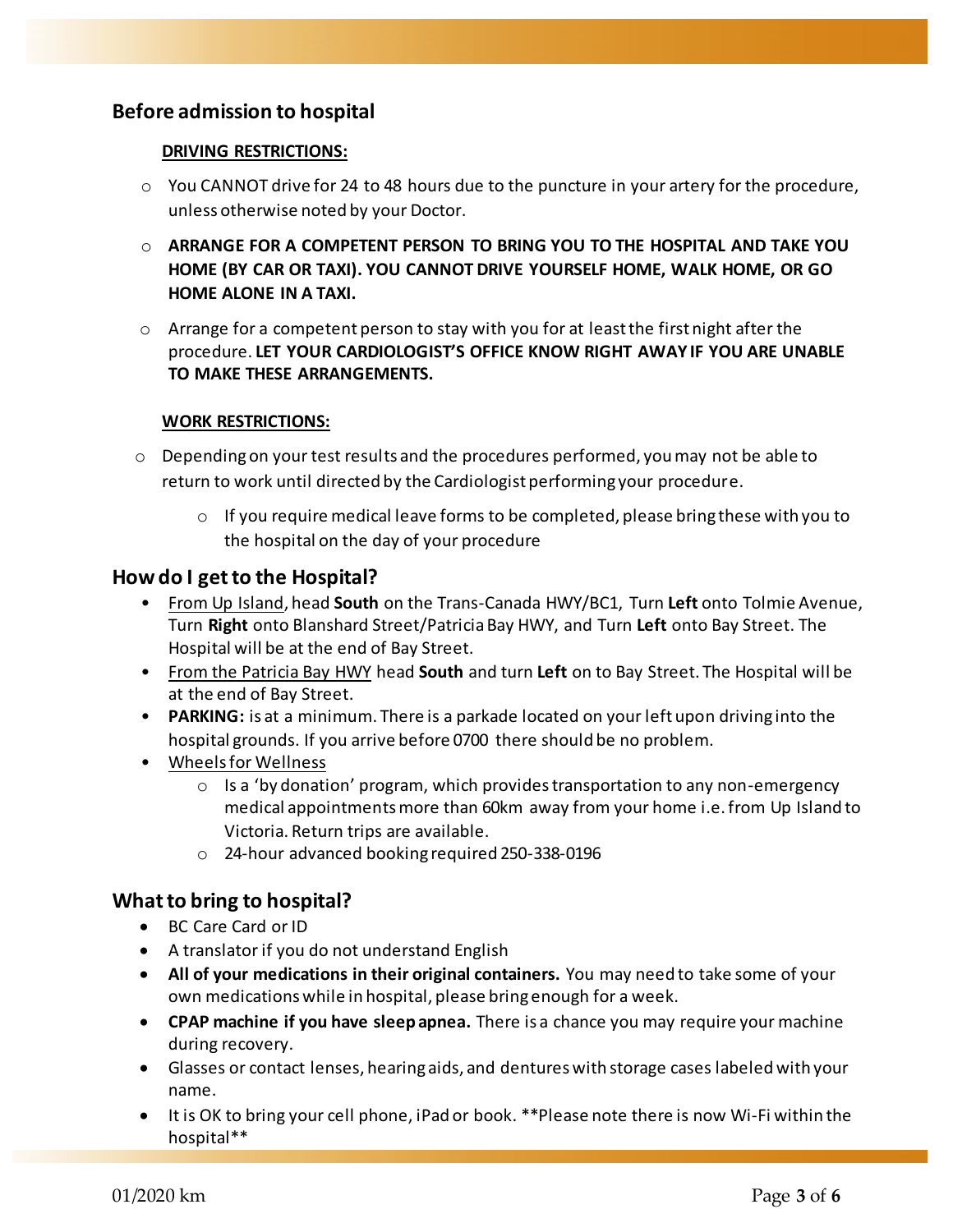## **What NOT to bring or wear**

- Leave all valuables at home, including jewelry, credit cards, and cash in excess of \$20.00
- No scented products i.e. cologne, perfume or lotions

## **Eating and Drinking**

- Please **do not** drink Tea or Coffee for 24 hours before your procedure (this can interact with some of the medications needed for your procedure)
- If your arrival time is scheduled **before 0900**, you may have **Fluids only** (e.g. Apple juice, water, broth etc)
- If your arrival time is **after 0900**, you may have a **light breakfast** (e.g.fluids and toast)
- If you are **diabetic**, please have a light breakfast

## **Day of the test**

- Go to Main Entrance of the D&T Tower/Royal Jubilee Hospital. Check-in at the Admitting Desk at the time your cardiologists' office told you
- You will be directed up or brought up to the Cardiac Short Stay (CSS) on the 3rd floor D&T tower by a volunteer
- You may be asked to wait in the hallway waiting area- many patients arrive at the same time for different procedures in different procedure rooms. The nurses will admit patients as beds become available. Do not become worried if you are not brought in right away.
- Admission times are not related to procedure times. **Please plan to be here for the entire day**. If you have someone driving you, have thembring a phone with them to be called when you are done. Family is not encouraged to wait in hospital, please suggest they make plans for the day. The Visitor Policy isincluded for you on the last page of this handout.
- If you are diabetic, please tell your nurse.
- You will have a shave prep to your wrist and or groin if needed
- You will have an ECG done and an IV started
- You may be approached by a Research Nurse or Cardiologist to participate in one of many research studies related to Heart Health. Participation is optional and will not affect your care or treatment in any way.
- Post procedure you will return to the CSS to **recover for a minimum of 4 hours** and will have a clamp device on the puncture site.
- The duration of your stay in the hospital will depend on the procedure you had, your medical condition and how quickly you recover. Generally, you will be discharged home later the same day. **The person picking you up MUST come to CSS to collect you.**
- **You will be given any new prescriptions along with verbal and written instructions explaining your follow up appointments, site care, and how to care for yourself at home.**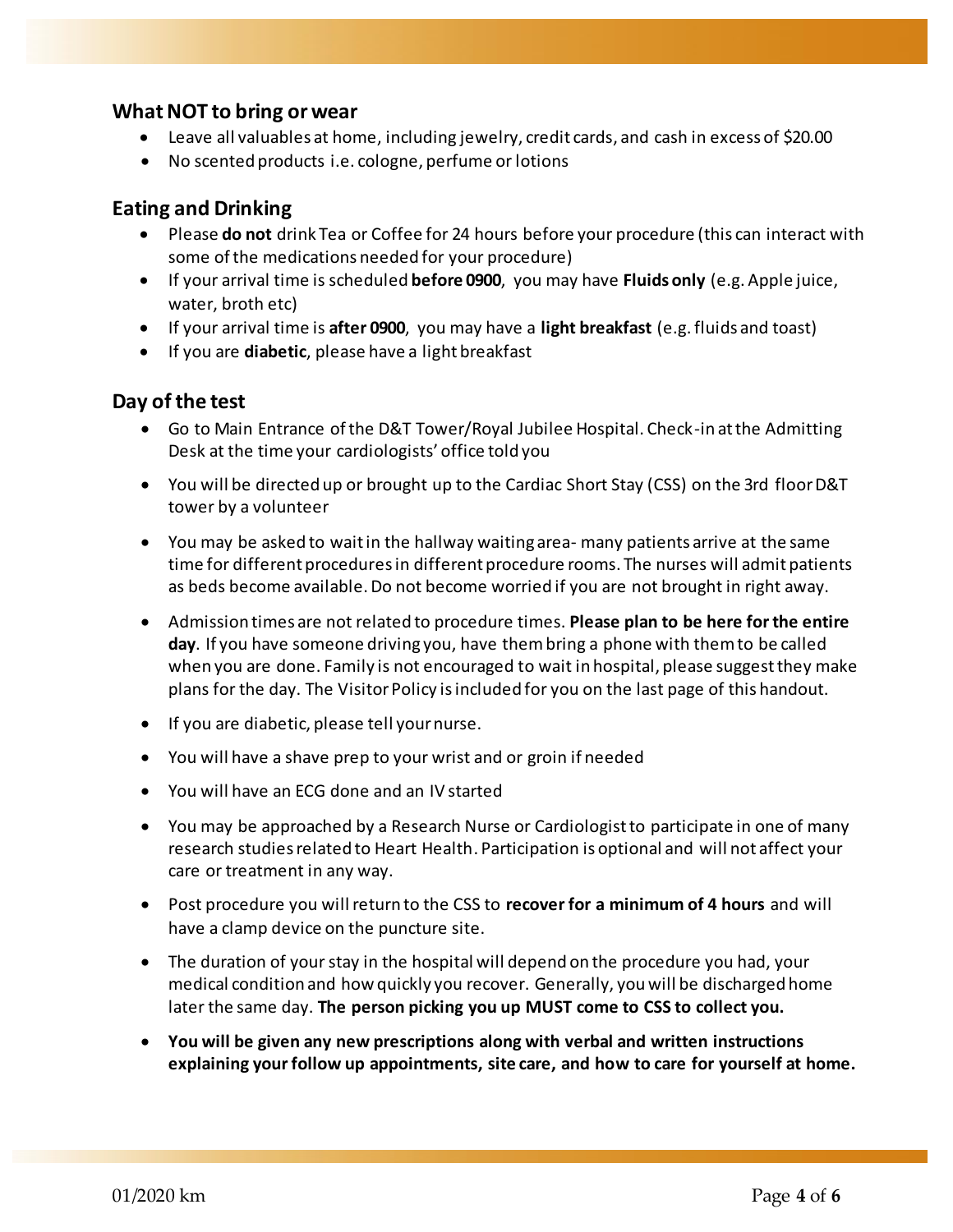The Cardiac Catheterization (angiogram) procedure allow us to use x-rays to visualize your coronary arteries, which supply blood to the heart muscle. The test performed in the Heart Catheterization Lab and you may receive a light sedative. Your procedure may be through the Radial Artery (wrist) or the Femoral Artery (leg). Local anesthetic (freezing) is used and a small puncture is made allowing us to pass a small tube up the artery. There should be minimal to no pain. Once the pictures are completed, a plan is made. If angioplasty is necessary then we would most often proceed at that time, unless otherwise discussed with your doctor. Once the procedure is completed, the catheter is removed and a tight bracelet will be applied to your wrist or a clamp device may be applied to the femoral puncture site in the upper leg. At times, a special internal closure device may be used in the leg, which may avoid the use of a clamp.

The test is done on many patients in Victoria every week and major complications are rare. Minor complications such as bruising and leakage of blood can occur at the puncture site within the first few hours. If the procedure is done via the Femoral Artery, by lying quietly and avoiding bending the leg, the patient can help prevent problems. Major complications are rare, but the chance of stroke, embolic event, kidney failure, cardiac arrest or death is less than 1% for angiograms. Risk of complications with angioplasty/stent implantation is slightly higher but generally less than 1%.

A Stent is an expandable mesh tube, which has been developed to help keep the artery open. It is made of metal alloy and is placed over the same type of balloon that is used for the angioplasty. When the balloon is inflated, the stent expands and is pressed into the artery wall. The balloon is deflated and removed while the stent stays in place. It is implanted permanently and cannot be removed. You will be required to take an Antiplatelet drug after your procedure, in addition to Aspirin.

**Signed\_\_\_\_\_\_\_\_\_\_\_\_\_\_\_\_\_\_\_\_\_\_\_\_\_\_\_\_\_\_\_\_\_\_\_\_\_\_\_\_\_\_\_**

**\*If questions please contact your Cardiologist or Surgeon's office Western Cardiology Associates 250-595-1551 WestHeart Cardiology 250-595-3111 Heart Function Clinic /Dr. E. Swiggum 250-519-1601 GoodHeart Cardiology Center 778-433-8787 CVT Surgeons 250-595-1833**